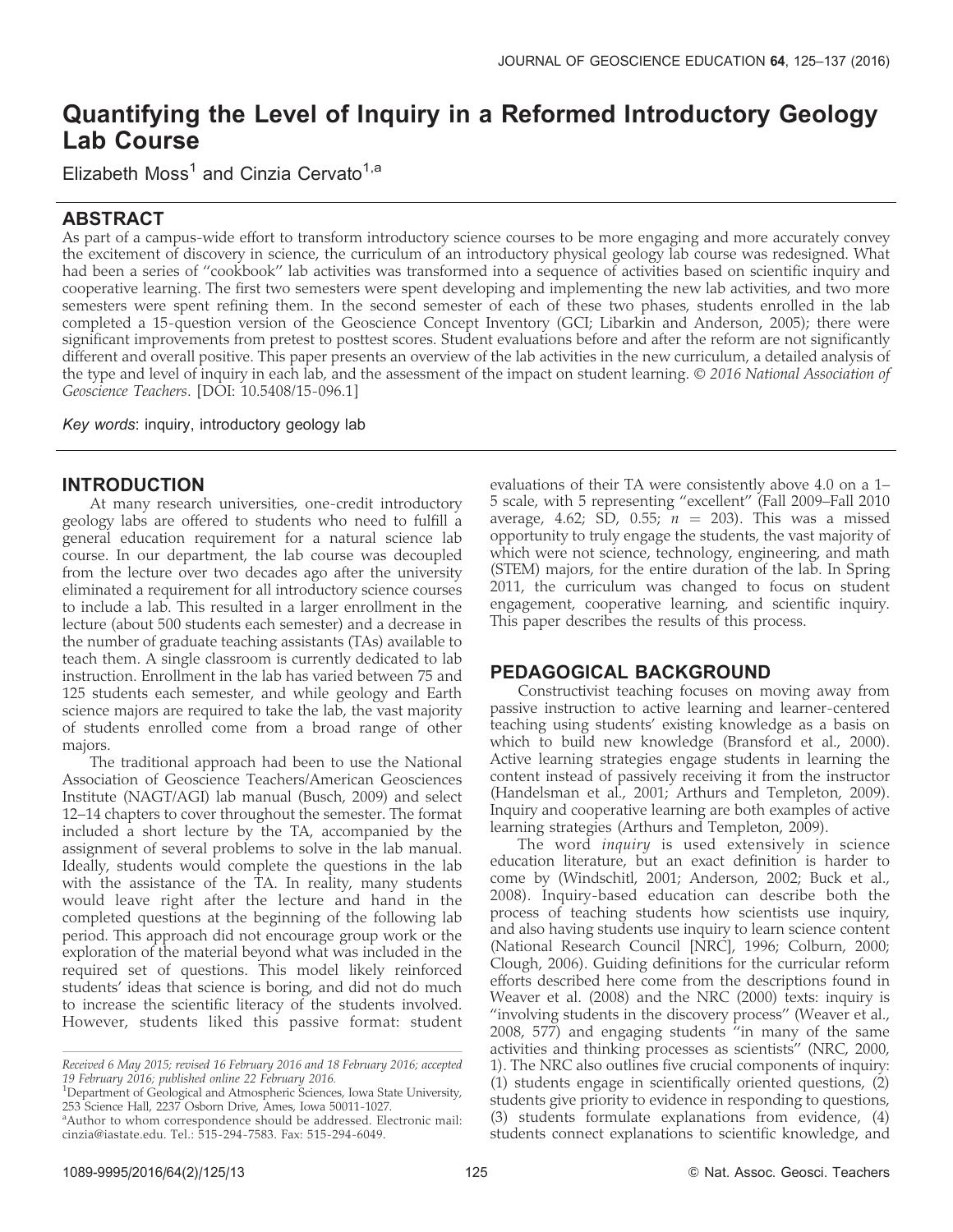|                                                  | Description<br>from Text            | question under investigation, or does<br>Does the student formulate the<br>the lab text provide it? | Does the lab text provide all prior<br>knowledge necessary to the<br>investigation? | experimental procedures students are<br>Does the lab text provide the<br>to execute? | Does the lab text tell students how<br>data are interpreted and analyzed? | Are students given options on how to<br>manual prescribe a specific method?<br>communicate results, or does the | summary or list of observations and<br>results that should have been<br>Are students provided with a<br>obtained in the laboratory? |
|--------------------------------------------------|-------------------------------------|-----------------------------------------------------------------------------------------------------|-------------------------------------------------------------------------------------|--------------------------------------------------------------------------------------|---------------------------------------------------------------------------|-----------------------------------------------------------------------------------------------------------------|-------------------------------------------------------------------------------------------------------------------------------------|
|                                                  | Authentic<br>Inquiry<br>Level 3:    | Not Provided                                                                                        | Not Provided                                                                        | Not Provided                                                                         | Not Provided                                                              | Not Provided                                                                                                    | Not Provided                                                                                                                        |
|                                                  | Level 2:<br>Inquiry<br>Open         | Provided                                                                                            | Provided                                                                            | Not Provided                                                                         | Not Provided                                                              | Not Provided                                                                                                    | Not Provided                                                                                                                        |
|                                                  | Level 1:<br>Guided<br>Inquiry       | Provided                                                                                            | Provided                                                                            | Provided                                                                             | Not Provided                                                              | Not Provided                                                                                                    | Not Provided                                                                                                                        |
|                                                  | Structured<br>Level 1/2:<br>Inquiry | Provided                                                                                            | Provided                                                                            | Provided                                                                             | Provided                                                                  | Not Provided                                                                                                    | Not Provided                                                                                                                        |
|                                                  | Confirmation<br>Level 0:            | Provided                                                                                            | Provided                                                                            | Provided                                                                             | Provided                                                                  | Provided                                                                                                        | Provided                                                                                                                            |
| TABLE I: Inquiry rubric from Buck et al. (2008). | Characteristic                      | Problem/Question                                                                                    | Theory/Background                                                                   | Procedures/Design                                                                    | Results/Analysis                                                          | Results communication                                                                                           | Conclusions                                                                                                                         |

(5) students communicate and justify their explanations (NRC, 2000). The new lab activities engage students in these five components of inquiry, and often have students mimic the discovery process scientists experienced for a given topic.

In order to clarify the definition of inquiry and make comparisons between different labs or courses, Buck et al. (2008) put forth a quantitative rubric designed to assess the level of inquiry in labs (Table I). They selected six categories to evaluate within each lab: problem/question, theory/ background, procedures/design, results/analysis, results communication, and conclusions. Table I also provides a summary from Buck et al. (2008) for what each category addresses.

Describing how inquiry was incorporated into the lab activities is the primary focus of this paper, but inquiry was not the only focus of reform for the labs. Cooperative learning was also incorporated into the lab activities. Research has shown that cooperative learning strategies are effective at helping students learn science content (e.g., Yuritech et al., 2001). A common cooperative learning technique is the jigsaw activity, first described by Aronson et al. (1978). Jigsaw activities generally start by breaking students into small groups. Each group of students learns a piece of important content (e.g., what characterizes a sedimentary rock), and as such become "experts" in that topic. For the second portion of the activity, one student from each expert group forms a new small group in which each student is charged with conveying the material he or she learned in his or her expert group to the other students in the group. Once each student has shared their content, the small group completes an application activity (e.g., identifying different types of rocks). Jigsaw activities give each student a critical role in learning and conveying information to other students in the class, keeping them engaged in the material (Aronson et al., 1978). As we transformed the geology labs, TAs relied heavily on the jigsaw technique as a basis for structuring the lab activities.

## COURSE OVERVIEW

Geology 100L is an introductory physical geology lab taught at a large U.S. midwestern university with a total enrollment of some 35,000 students. The lab is independent from the introductory lecture course, and the two can be taken concurrently or in different semesters. It is also possible for a student to take only the lab if they completed an introductory geology course elsewhere without taking the associated lab, and if their current major requires the lab. The lab consists of three to four sections, each with up to 25 students; each lab meets 2 h once per week for 15 weeks. The lab includes a required field trip to a local state park that is scheduled on a Saturday during the semester. Geology 100L is offered fall and spring semesters and is taught by graduate TAs that vary from semester to semester. Approximately two-thirds of the students are nongeology majors and non-STEM majors, ranging from freshmen to seniors, with the majority (usually two-thirds) being freshmen and sophomores. Most students are enrolled in the class to fulfill the general education requirement for a natural science laboratory course. There is usually an even split between female and male students, and minority students represent at the most 10%–15% of the population.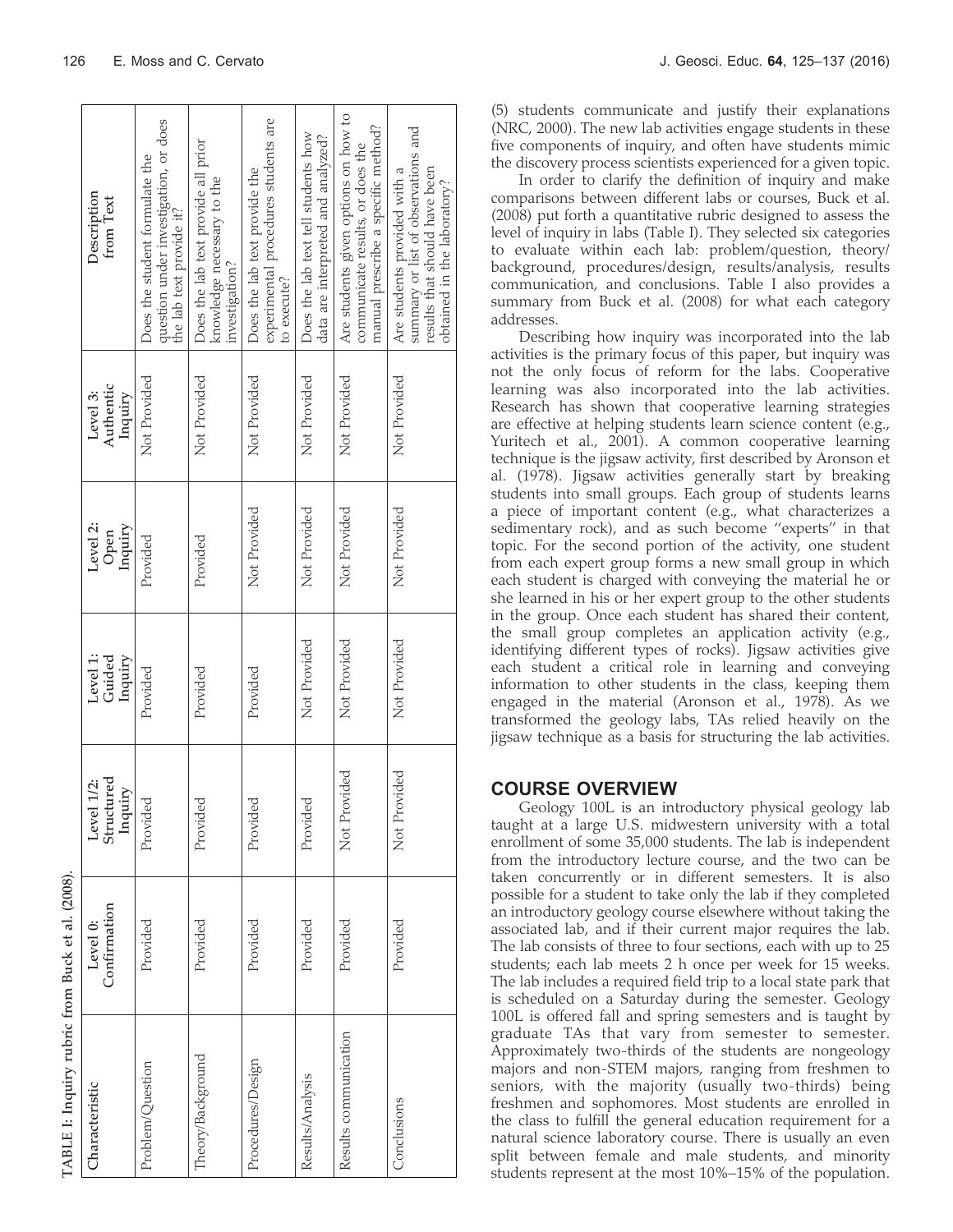|          |  |  | TABLE II: Results from survey of 32 introductory geology lab |  |
|----------|--|--|--------------------------------------------------------------|--|
| syllabi. |  |  |                                                              |  |

| Topic                   | Number of Schools<br>Covering Topic |
|-------------------------|-------------------------------------|
| Sedimentary rocks       | 32                                  |
| Igneous rocks           | 32                                  |
| Minerals                | 32                                  |
| Metamorphic rocks       | 31                                  |
| Topographic maps        | 26                                  |
| Geologic hazards        | 19                                  |
| Geologic time           | 19                                  |
| Field trips             | 17                                  |
| Rivers and flooding     | 16                                  |
| Geologic structures     | 14                                  |
| Deserts and glaciers    | 13                                  |
| Groundwater             | 11                                  |
| Plate tectonics         | 11                                  |
| Oceans and shorelines   | 9                                   |
| Energy use/carbon usage | 6                                   |
| Weathering and erosion  | 5                                   |
| Soil                    | 5                                   |
| Rock cycle              | 3                                   |
| Rain                    | 3                                   |
| Region-specific labs    | 3                                   |
| Climate                 | $\overline{2}$                      |
| Geophysics              | $\overline{2}$                      |
| Waterfalls              | $\overline{1}$                      |

Inquiry was added into the lab activities to not only align them with the NRC's inquiry standards, but also to reinforce the process of scientific inquiry that we were trying to communicate through a 6-week authentic research project that had also been added to the course. Students design and implement a research project that focuses on local groundwater and surface water issues. They have access to a hydrology research station close to campus that includes eight monitoring wells and a stream gauge to collect data on water level and water quality. Each group of students develops a research question, collects and interprets their data, and presents their findings during a poster session attended by faculty and graduate students from the department. This research project is outlined in detail in Moss et al. (in preparation).

Students prepare for this project during the 2-week mini research lab, when they explore surface water and groundwater flow using a stream table and ant farm model. The 6 week research project allows students to engage in all steps of the research process: TAs provide feedback throughout the process, but this project is an ''authentic inquiry'' activity.

In order to accommodate the research project, some lab topics had to be removed from the course. No firm guidelines for what should be taught in college-level, introductory geology labs exist locally or nationally. A random sample of 32 introductory geology lab syllabi shows

some consistent patterns in what is taught, but much variety as well (Table II). Syllabi were gathered from a variety of 4-y North American universities and colleges. Total enrollments varied from 1,300 to 54,000 students, and two universities were located in Canada. Both public (60%) and private (40%) institutions were sampled. Only seven institutions did not offer graduate degrees, and they were private institutions. Lab meeting schedules and lengths varied, but the majority of the courses surveyed were offered once a week for 2 h, with three outliers that lasted approximately half an hour and one that lasted 3 h. Most courses spent an average of 1 week on each topic; however, many of these courses combined igneous, sedimentary, and metamorphic rocks into 1 week.

The goal of this selection process was to find a balance of what should be covered at this stage for geology majors and what were the perceived needs of the larger population of students enrolled in these labs. Labs on glacial processes and climate change, geologic structures, and earthquakes, and one of the weeks spent on mineral identification were eliminated (Table III). In our first iteration (Spring 2011), geologic structures were taught for 1 week of the lab. However, it was determined that a lab on topographic maps was needed because of the assumption and expectation from several upper-level geology courses that students have basic map reading skills. In Fall 2012, a topographic maps lab replaced the geologic structures lab.

#### Assessing Level of Inquiry

For this study, it was necessary to modify the inquiry rubric put forth by Buck et al. (2008) to better fit the labs covered in this course. Buck et al.'s (2008) rubric is focused on chemistry lab exercises that involve an experiment as the central activity. Chemistry tends to be an experimental science, whereas geology is often an observational science, and when experiments are involved, they differ from benchtop experiments typical of chemistry. The wording of the original rubric was, therefore, adjusted to fit the needs of the observation-based geoscience lab activities. The six original categories were preserved, but the description of what each category addressed was carefully modified to maintain the original meaning of the level of inquiry (Table IV).

In addition, a ''transitional'' score was added to the rubric to help represent curricular changes that are in the right direction, but might not be full inquiry yet. For example, in the mineral identification lab, students complete an activity at the beginning of class that introduces them to the concept of a classification scheme and helps them develop characteristics to classify minerals prior to being told the characteristics scientists use to classify minerals. This is an improvement over a traditional lecture-then-identify lab format, but not a true inquiry scenario. This transition is part of the process of scaffolding students' knowledge of inquiry and a means to strike a balance between incorporating more inquiry and minimizing the frustration of students accustomed to being told the "right" answer right away.

The constraint of bottom-up removal of guidance put forth in Buck et al.'s (2008) rubric was also eliminated. This allowed us to clearly document labs that included inquiry at different steps of the lab, rather than having labs that provided every component of the lab and those that only provided some guidance in the procedure or in the communication of results all score as confirmation activities.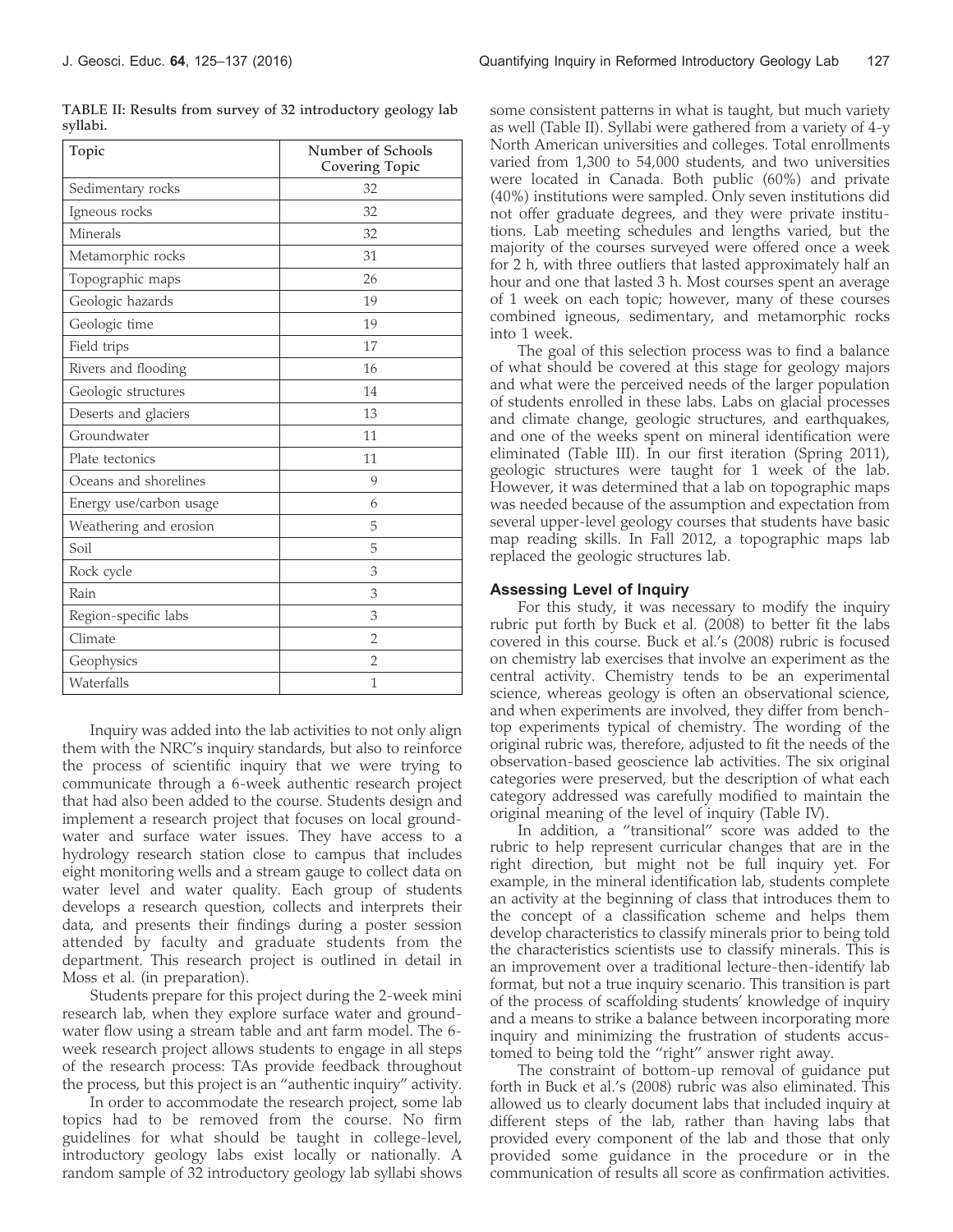|         | Before 2011                                         | Spring 2011                                               | <b>Fall 2012</b>                                            |
|---------|-----------------------------------------------------|-----------------------------------------------------------|-------------------------------------------------------------|
| Week 1  | Introduction to Measurements and Earth<br>Processes | Introduction $+$ Mystery Tube Activity                    | Introduction $+$ Mystery Tube<br>Activity                   |
| Week 2  | Plate Tectonics                                     | Plate Tectonics (from lab manual)                         | Introductory Field Activity                                 |
| Week 3  | Earthquakes                                         | Earthquakes (from lab manual, with<br>additional data)    | Streams and Groundwater (practice<br><i>investigation</i> ) |
| Week 4  | Mineral Identification                              | Streams and Groundwater (investigation<br>about flooding) | Streams and Groundwater (practice<br><i>investigation</i> ) |
| Week 5  | Mineral Identification                              | Streams and Groundwater (investigation<br>about flooding) | Mineral Identification                                      |
| Week 6  | The Rock Cycle $+$ Igneous Rocks                    | Rock Cycle (using chocolate as a model)                   | Rock Identification                                         |
| Week 7  | Sedimentary Rocks                                   | Rock and Mineral Jigsaw                                   | Rock Identification                                         |
| Week 8  | Metamorphic Rocks                                   | Rock and Mineral Jigsaw                                   | Rock Cycle                                                  |
| Week 9  | Geologic Time                                       | Rock and Mineral Jigsaw                                   | Field Day                                                   |
| Week 10 | <b>Stream Processes</b>                             | Spring Break                                              | Plate Tectonics                                             |
| Week 11 | Groundwater Processes                               | Glaciers and Climate Change (from lab<br>manual)          | Pangaea                                                     |
| Week 12 | Geologic Structures and Maps                        | Geologic Structures (paper folds)                         | Work Day                                                    |
| Week 13 | Topographic Maps                                    | Geologic Time                                             | Topographic Maps                                            |
| Week 14 | Thanksgiving Break                                  | Work Day                                                  | Thanksgiving Break                                          |
| Week 15 | Glacial Processes and Climate Change                | Work Day                                                  | Poster Presentations + Virtual<br>Volcano Activity          |
| Week 16 | Quiz                                                | <b>Poster Presentations</b>                               | Geologic Time $+$ Capstone Activity                         |

TABLE III: An example of the weekly lab schedule before, during, and after changes to the curriculum. Classes devoted to the research project (Moss et al., in preparation) are in bold and inquiry-based labs are shown in italic.

In many cases, theory or background was not provided to the students, but some guidance on the procedure (e.g., a worksheet to guide them through the content) was provided (see, for example, the Pangaea lab described below). Because this is an introductory lab, students are expected to understand basic and fundamental concepts of geology. While it is arguable whether or not students truly learn these concepts, it is nonetheless important to present them. The new curriculum focuses more on encouraging the students to get to an answer on their own rather than focusing the majority of time and attention on what the right answer is. For example, more emphasis is placed on students gaining the knowledge of how to use the physical characteristics of a mineral to determine its identity than on students being able to walk out of the lab having memorized the physical characteristics of quartz, mica, or feldspar. This teaching philosophy builds more inquiry into the middle levels of the rubric categories, while still providing students with an accepted answer at the end of class. The revised rubric is designed to show when and where students are given flexibility, and even a taste of inquiry, in their labs. Not every lab can be open inquiry—for the students' sake, the TAs' sake, and logistical constraints. Finally, the revised labs are meant to support the research project embedded in the course while still enabling students to learn basic geoscience concepts.

Three persons independently evaluated and scored the labs using this rubric, the first author and two TAs who taught the lab more than two semesters and who were not involved in the revision. Categories within labs that were scored differently were discussed until consensus was reached on the final score. Categories in which guidance is provided score zero points, transitional categories score 0.5 points, and categories without guidance provided score one point.

The total points earned for each lab are matched with the corresponding ranking from Buck et al. (2008). Confirmation activities provide students with all six of the categories, and earn 0/6 points. Structured inquiry activities provide students with four of the six categories and earn 2/6 points. Guided inquiry activities provide students with three of the six categories and earn 3/6 points. Open inquiry activities provide students with two of the categories and earn 4/6 points. Authentic inquiry activities do not provide students with any of the categories and earn 6/6 points.

In order to compare Buck et al.'s (2008) rubric and the revised rubric, the plate tectonics lab from the revised curriculum was evaluated using both rubrics (Table V). The revised lab scores as a confirmation lab on the Buck et al.'s (2008) rubric because students are presented with the accepted information (a map with plate boundaries) at the end of the lab. However, using our rubric, which removes the bottom-up constraint from the rubric scoring, the lab scores 2.5 points, or as a structured inquiry lab. Without removing the bottom-up constraint, the lab would score as a confirmation lab on our rubric as well. Two other labs (Mystery Tube and Introductory Field Activity) also scored higher on the revised rubric than the Buck et al. (2008) rubric because of transitional categories or because the bottom-up constraint was removed. Additionally, the plate tectonics lab from the NAGT/AGI lab manual (Busch, 2015) was evaluated using both the Buck et al.'s (2008) rubric and the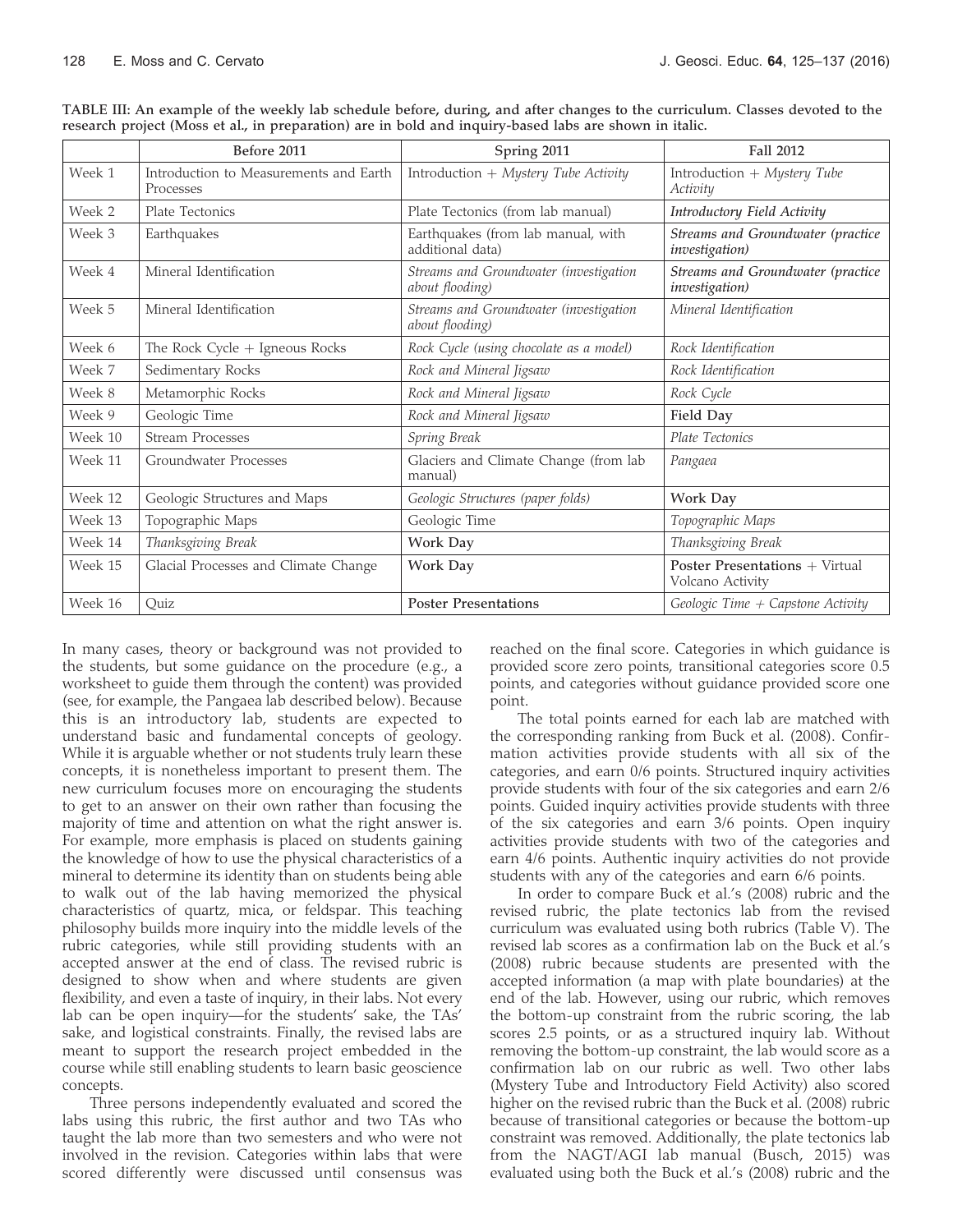|                          | Buck et al. (2008)                                                                                                                           | Our Description                                                                                                                                                                                                        | Provided (0 pts)                                                                                                                                                   | Transitional (0.5 pts)                                                                                                                                                                             | Not Provided (1 pt)                                                                                                                                                                       |
|--------------------------|----------------------------------------------------------------------------------------------------------------------------------------------|------------------------------------------------------------------------------------------------------------------------------------------------------------------------------------------------------------------------|--------------------------------------------------------------------------------------------------------------------------------------------------------------------|----------------------------------------------------------------------------------------------------------------------------------------------------------------------------------------------------|-------------------------------------------------------------------------------------------------------------------------------------------------------------------------------------------|
| Problem/<br>Question     | Does the student<br>formulate the<br>question under<br>investigation, or<br>does the lab text<br>provide it?                                 | Do students<br>formulate their own<br>questions during<br>the lab exercise? Is<br>every student/group<br>answering the same<br>question?                                                                               | Students are given<br>a question to frame<br>the lab and answer<br>within their lab<br>activity.                                                                   | n/a                                                                                                                                                                                                | Students are not given<br>a question to frame the<br>exercise. They are told<br>to explore the content,<br>but not given a<br>question to explore.                                        |
| Theory/<br>Background    | Does the lab text<br>provide all prior<br>knowledge<br>necessary to the<br>investigation?                                                    | Is a lecture given<br>prior to students<br>engaging in the<br>exercise?                                                                                                                                                | Students are given<br>background<br>information via a<br>lecture prior to<br>completing all<br>components of the<br>lab.                                           | Students engage in an<br>introductory activity<br>prior to receiving<br>background<br>knowledge.                                                                                                   | Students receive no<br>background knowledge<br>about the topic of the<br>lab.                                                                                                             |
| Procedures/<br>Design    | Does the lab text<br>provide the<br>experimental<br>procedures students<br>are to execute?                                                   | Are students told<br>how to go about<br>completing the lab<br>exercise?                                                                                                                                                | Students follow a<br>worksheet with<br>questions to<br>complete the lab<br>exercise.                                                                               | Students have some<br>guiding principles<br>outlined in the<br>handout, but also have<br>flexibility in<br>completing<br>components of the<br>activity.                                            | Students have no<br>guidelines on what<br>steps to take to<br>complete the activity.                                                                                                      |
| Results/Analysis         | Does the lab text<br>tell students how<br>data are interpreted<br>and analyzed?                                                              | Are students told<br>how to interpret,<br>categorize, or<br>analyze any data<br>they see in the lab<br>exercise?                                                                                                       | Students are<br>presented with data<br>and told how to<br>analyze and<br>interpret the data.                                                                       | Students are presented<br>with data and have<br>some flexibility in<br>categorizing,<br>analyzing, or<br>interpreting the data,<br>but also are given<br>some guidelines.                          | Students are presented<br>with data and given no<br>guidelines on how to<br>interpret or analyze the<br>data OR students<br>collect their own data.                                       |
| Results<br>communication | Are students given<br>options on how to<br>communicate<br>results, or does the<br>manual prescribe a<br>specific method?                     | How do students<br>communicate<br>results to the class?<br>Is there any<br>flexibility in how<br>they communicate<br>these results? Will<br>every student or<br>group communicate<br>their results in the<br>same way? | Students are given<br>specific questions<br>to answer in the<br>lab manual.<br>Students may or<br>may not<br>communicate with<br>their peers.                      | Students have some<br>flexibility in how they<br>communicate their<br>results, but all students<br>are looking at similar<br>data, so what and how<br>data are<br>communicated is very<br>similar. | Students have full<br>control of what data<br>they present and how<br>they present their data.<br>Groups are looking at<br>different types of data,<br>so what is<br>communicated varies. |
| Conclusions              | Are students<br>provided with a<br>summary or list of<br>observations and<br>results that should<br>have been obtained<br>in the laboratory? | Do students get a<br>list of "right"<br>answers or<br>conclusions to draw<br>from the lab? Are<br>any results they<br>find novel?                                                                                      | Students' answers<br>or conclusions are<br>compared to values<br>or ideas that have<br>been well<br>established and<br>accepted by the<br>scientific<br>community. | n/a                                                                                                                                                                                                | "Accepted" results do<br>not exist or are not<br>provided to the<br>students.                                                                                                             |

TABLE IV: Inquiry rubric category summaries and scoring guide.

revised rubric. Both rubrics score the lab manual activity as a confirmation activity.

## LAB ACTIVITIES: BEFORE AND AFTER

The lab structure prior to the curriculum changes was largely based on lecturing by the TA and individual, noncollaborative student work. In addition to the lab format being unengaging for the students, the weekly lab content was usually disconnected from other labs and presented as isolated units. The content and its order were chosen by the

instructor who supervised the lab TAs each semester. Since the lab is a separate course from the introductory lecture and students could take the lab after the lecture, lecture content and lab content were not covered concurrently.

When Buck et al. (2008) did their assessment, they evaluated 46 introductory geoscience labs in addition to the chemistry labs that were the focus of their study. These labs were taken from lab textbooks commonly used in introductory geoscience courses; 11 of the labs were from an older version of the NAGT/AGI manual (Busch, 2006). They found that every lab scored a zero, or as a confirmation lab,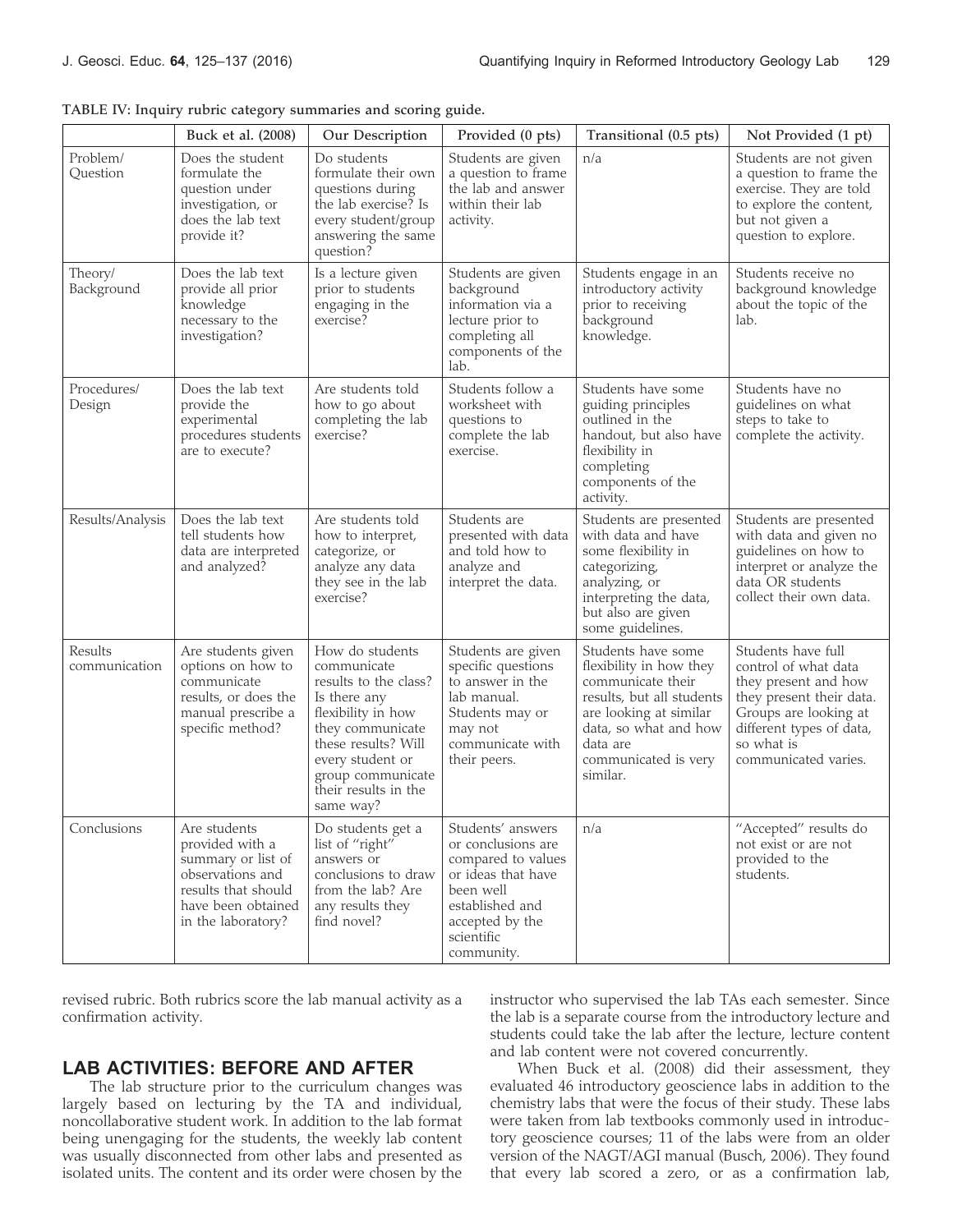TABLE V: A comparison of using the Buck et al.'s (2008) rubric and the revised rubric to evaluate the plate tectonics lab from the revised curriculum and the NAGT/AGI lab manual (Busch, 2015). For a full explanation of the scores for each category for the revised lab, see Table XV.

| Rubric                |                       | Plate Tectonics Lab<br>(Revised Curriculum) | Plate Tectonics Lab<br>(NAGT/AGI Lab Manual; Busch, 2015) |                                                                                                                                                                                                                     |  |
|-----------------------|-----------------------|---------------------------------------------|-----------------------------------------------------------|---------------------------------------------------------------------------------------------------------------------------------------------------------------------------------------------------------------------|--|
|                       | Buck et al.<br>(2008) | Revised<br>Rubric                           | Buck et al.<br>(2008)                                     | <b>Revised Rubric</b>                                                                                                                                                                                               |  |
| Problem/Question      | Provided              | Provided                                    | Provided                                                  | Provided: Every student answers the<br>same questions in the lab. The lab<br>text provides "Think about it"<br>questions in the chapter's table of<br>contents page.                                                |  |
| Theory/Background     | Not Provided          | Not Provided                                | Provided                                                  | Provided: The lab text provides all<br>necessary background information.                                                                                                                                            |  |
| Procedures/Design     | Provided              | Transitional                                | Provided                                                  | Provided: Students answer questions<br>in the lab handout.                                                                                                                                                          |  |
| Results/Analysis      | Provided              | Transitional                                | Provided                                                  | Provided: Students are presented with<br>a variety of different data (such as<br>plate boundary lengths, or maps) and<br>are guided through analyzing and<br>interpreting each type of data via the<br>lab handout. |  |
| Results communication | Provided              | Transitional                                | Provided                                                  | Provided: Little group communication<br>is needed. Students communicate<br>their findings with the TA via the lab<br>handout.                                                                                       |  |
| Conclusions           | Provided              | Provided                                    | Provided                                                  | Provided: Each answer to the lab<br>questions has an accepted answer.                                                                                                                                               |  |
| Score                 | Confirmation          | Structured Inquiry                          | Confirmation                                              | Confirmation                                                                                                                                                                                                        |  |

meaning that all components were provided to the students in the lab manual.

All of the redesigned labs incorporate some amount of inquiry and/or utilize some form of the jigsaw technique with the intent to engage the students in meaningful activities for the full lab time. Each lab is structured so the emphasis is on students discovering the content instead of being told about it by the TA or course packet. Students are asked to use observations and other evidence to answer questions during the lab, and groups are asked to present their findings to the rest of the class. The schedule for the labs is more cohesive and connections between lab content

TABLE VI: Inquiry scores for the reformed labs. All labs were confirmation activities prior to the reform.

| Lab                         | Score | <b>Inquiry Level</b> |
|-----------------------------|-------|----------------------|
| Mystery Tubes               | 4     | Guided               |
| Introductory Field Activity | 1.5   | Structured           |
| Mini Project                | 5     | Open                 |
| Mineral Identification      | 0.5   | Confirmation         |
| Rock Identification         | 0.5   | Confirmation         |
| Rock Cycle                  | 1.5   | Structured           |
| Plate Tectonics             | 2.5   | Structured           |
| Pangaea                     | 1     | Confirmation         |
| Topographic Maps            | 1     | Confirmation         |
| Geologic Time               | 2.5   | Structured           |

are built throughout the curriculum. For example, the mineral and rock identification labs are a 4-week series that culminates in an application activity (see Table III). The original lab manual has been replaced by a course packet (created by the first author and available as a pdf file upon request from the second author), which contains the exercises and supplementary information students need for each lab and is available for purchase at the university bookstore. As a result of the reform, six of the 10 labs are now no longer confirmation activities; the four labs that were scored as confirmation labs now include collaborative learning and some components of inquiry (Table VI). What follows is a description of the reformed laboratory activities as implemented in Fall 2013 and an analysis of their inquiry level using our inquiry rubric modified from Buck et al. (2008). Tables that break down and evaluate each component of the lab in terms of inquiry and compare their score to how they would have scored with Buck et al.'s (2008) rubric are available as an electronic supplement.

### Mystery Tube Activity

This lab is completely new to our curriculum. It is based on the activity outlined by Debbink and Brown (2010). Students are presented with a heavy cardboard tube (e.g., carpet tube) with strings sticking out the sides (see Fig. 1). The ends of the tube are capped with duct tape so students are unable to see inside the tube. They are asked to make observations about the tube and then form hypotheses about what is inside the tube. The class discusses proposed hypotheses and eliminates those that are not possible based on their observations. Students then make models of the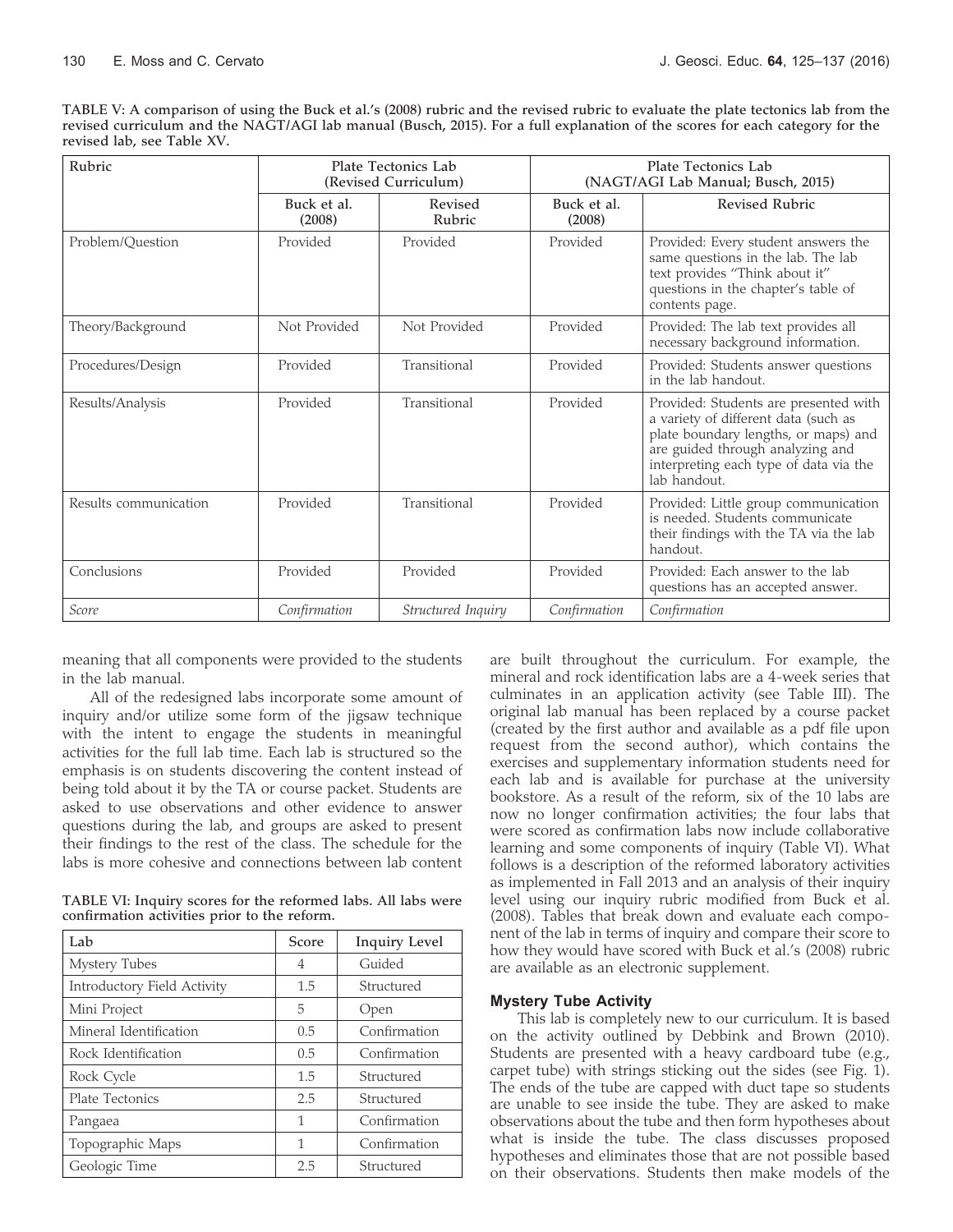

FIGURE 1: Tube used in Mystery Tube activity.

tubes using toilet paper tubes and string to test the remaining hypotheses. TAs discuss how this activity relates to the nature of science, making comparisons between the activity and real-life situations; for example, in the same way students are unable to cut open and see inside the tube, scientists are unable to ''cut open and see'' inside the Earth. This lab is designed to teach students about science and scientific inquiry and scores 4/6 (as an open inquiry activity) using our revised rubric (Table VII, available in the online journal and at http:dx.doi.org/10.5408/15-096s1). The TAs provide some guidance to the students throughout the lab, but the majority of the activity is left open-ended for the students.

TABLE X: Example of student instructions for the rock identification jigsaw activity.

| Igneous Rock Instructions                                                                                      |
|----------------------------------------------------------------------------------------------------------------|
| • What is an igneous rock?                                                                                     |
| • How do igneous rocks form?                                                                                   |
| • What are the different locations where igneous rocks form<br>and how does this affect their characteristics? |
| • Define extrusive and intrusive.                                                                              |
| • What does the composition of a rock say about how the rock<br>formed?                                        |
| • What is Bowen's reaction series?                                                                             |
| • How do scientists classify igneous rocks?                                                                    |

TABLE XIV: Fossil and rock evidence provided in the Pangaea exercise.

| Group         | Evidence                                                                                                     |
|---------------|--------------------------------------------------------------------------------------------------------------|
|               | Cynognathus and Glossopteris fossils                                                                         |
| $\mathcal{D}$ | Mesosaurus and Lystrosaurus fossils                                                                          |
| 3             | Nothofagus tree fossils; the location of the<br>Appalachian mountain belt in the United States<br>and Europe |
|               | Ancient and modern day coal deposits                                                                         |
|               | Evidence of ancient glaciation                                                                               |

#### Introductory Field Activity

The Introductory Field Activity is our equivalent of a chemistry course's Introductory Glassware Manipulation lab. This lab introduces students to the research site, the equipment available to them, and basic concepts about groundwater and surface water. This lab prepares the students for the 6-week research project they complete in the course (Moss et al., in preparation). This lab scores 1.5/6, or as a structured inquiry activity (Table VIII, available in the online journal and at http:dx.doi.org/10.5408/15-096s1). Inquiry is incorporated into the lab by an introductory activity in which students brainstorm how they might answer the question ''Is the water here safe to drink?'' and by leaving open ended questions for the students to explore at the end of the lab.

### Mini Research Project

The week after students complete their introductory activity in the field, they spend two weeks reviewing the concepts they have learned about groundwater and surface water and performing a mini version of their semester-long research project. They choose a research question (e.g., ''How does rainfall affect the movement of contamination from a leaky underground storage tank?'' or ''How does groundwater level vary with the addition and removal of a dam?'') and plan how they can collect data to answer that question using two physical models, a groundwater ant-farm model (Fig. 2), and a stream table. Students collect data during the first and second week of the lab and then present their findings to the class after completing their research during the second week. This lab scores 5/6 on our rubric, or as an open inquiry activity (Table IX, available in the online journal and at http:dx.doi.org/10.5408/15-096s1). TAs provide some guidance to keep the students on track, but students are left to design their experiment as they wish.

For one project, students explored the influence of rainfall on the movement of contaminant from a leaky underground storage tank using the ant farm model. They pumped water with food coloring into the leaky storage tank on the ant farm (Fig. 2) and then observed the movement of the dyed water during normal conditions (input on both sides, stream flowing), taking notes on the relative rate of movement. Following this step, students poured water on the surface of the ant farm to simulate rainfall and observed how this influenced the flow of the dye. They then flushed the dye from the system and repeated their experiment. After forming their conclusions, students presented their findings to the class, giving a demonstration during their presentation. Completed during two lab periods, these mini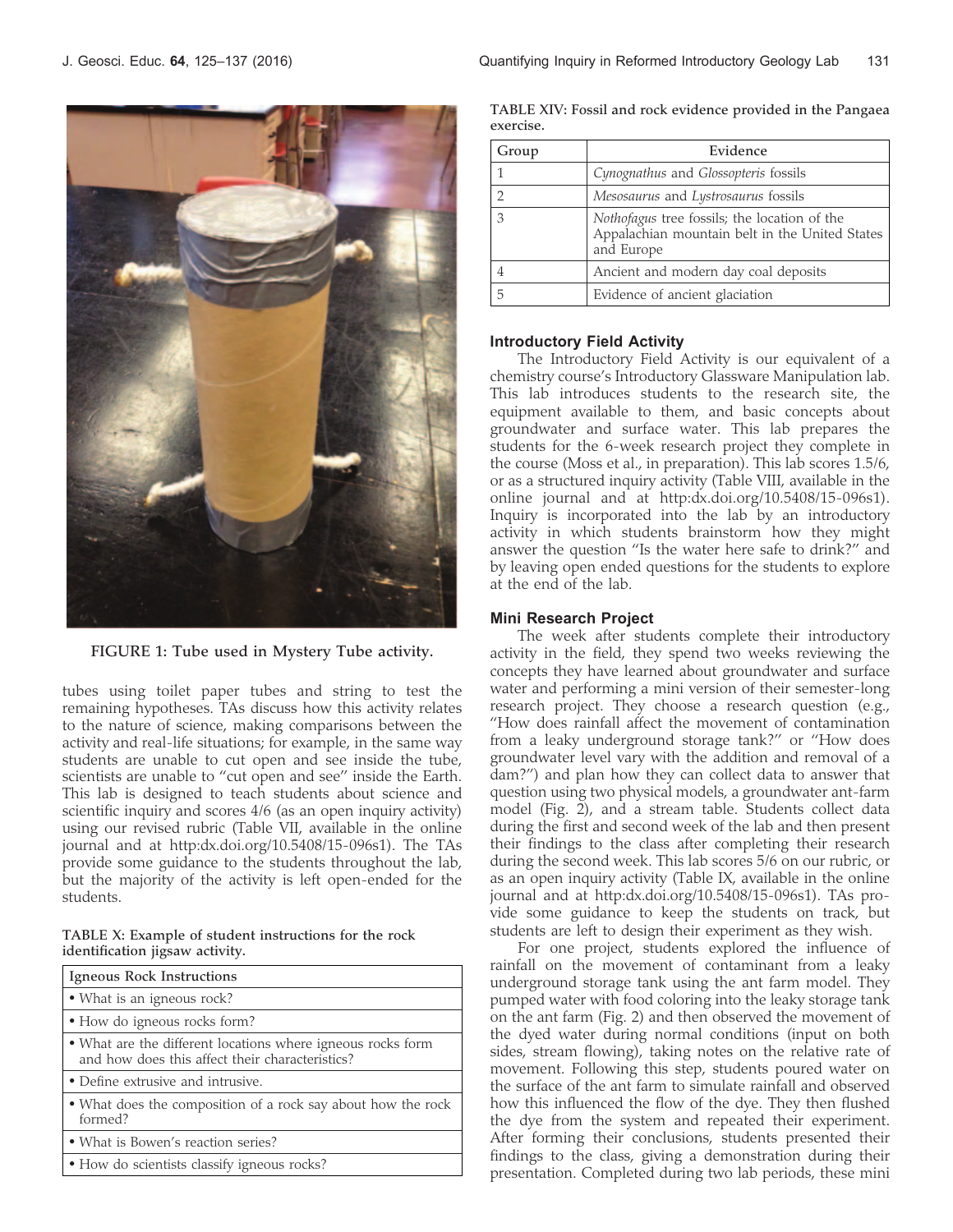

FIGURE 2: Students using the ant farm groundwater model. In the background, students working around the stream table.

projects are rudimentary and basic, but provide scaffolding for their semester-long research project.

## Mineral Identification, Rock Identification, and the Rock Cycle

Prior to the curriculum reform, mineral and rock identification was taught over 5 weeks. Two weeks were dedicated to mineral identification. Igneous, sedimentary, and metamorphic rocks were taught in three separate weeks. Each lab included a lecture by the TA on the topic followed by hand sample identification.

In the revised curriculum, 1 week of mineral identification was removed and identification pared down to 15 common minerals instead of 30+ minerals. Students begin the mineral identification lab by working in groups to create a classification scheme for 12 unknown mineral samples

TABLE XIX: Student evaluation scores for the TA and the lab, and amount learned before the reform (three semesters, Fall 2009 to Fall 2010), during the reform (Spring 2011 and Fall 2011), during the refinement of the lab content (Spring 2012 and Fall 2012), and during the continued implementation of the reformed labs (Spring 2013 to Fall 2014). Note: Evaluations were administered on paper during the lab period prior to Fall 2011. Since Fall 2011, evaluations are submitted electronically, and the submission rate has declined.

|                       | Average TA<br>Evaluation (SD) | Average Course<br>Evaluation (SD) | Amount Learned<br>(SD) |     |
|-----------------------|-------------------------------|-----------------------------------|------------------------|-----|
| Fall 2009-Fall 2010   | 4.62(0.55)                    | 4.19(0.81)                        | 3.77(0.84)             | 203 |
| Spring 2011-Fall 2011 | 3.89(0.95)                    | 3.08(1.01)                        | 3.11(0.93)             | 106 |
| Spring 2012-Fall 2012 | 4.05(0.97)                    | 3.60(1.07)                        | 3.38(1.11)             | 88  |
| Spring 2013-Fall 2014 | 4.23(0.85)                    | 3.72(1.08)                        | 3.76(0.96)             | 150 |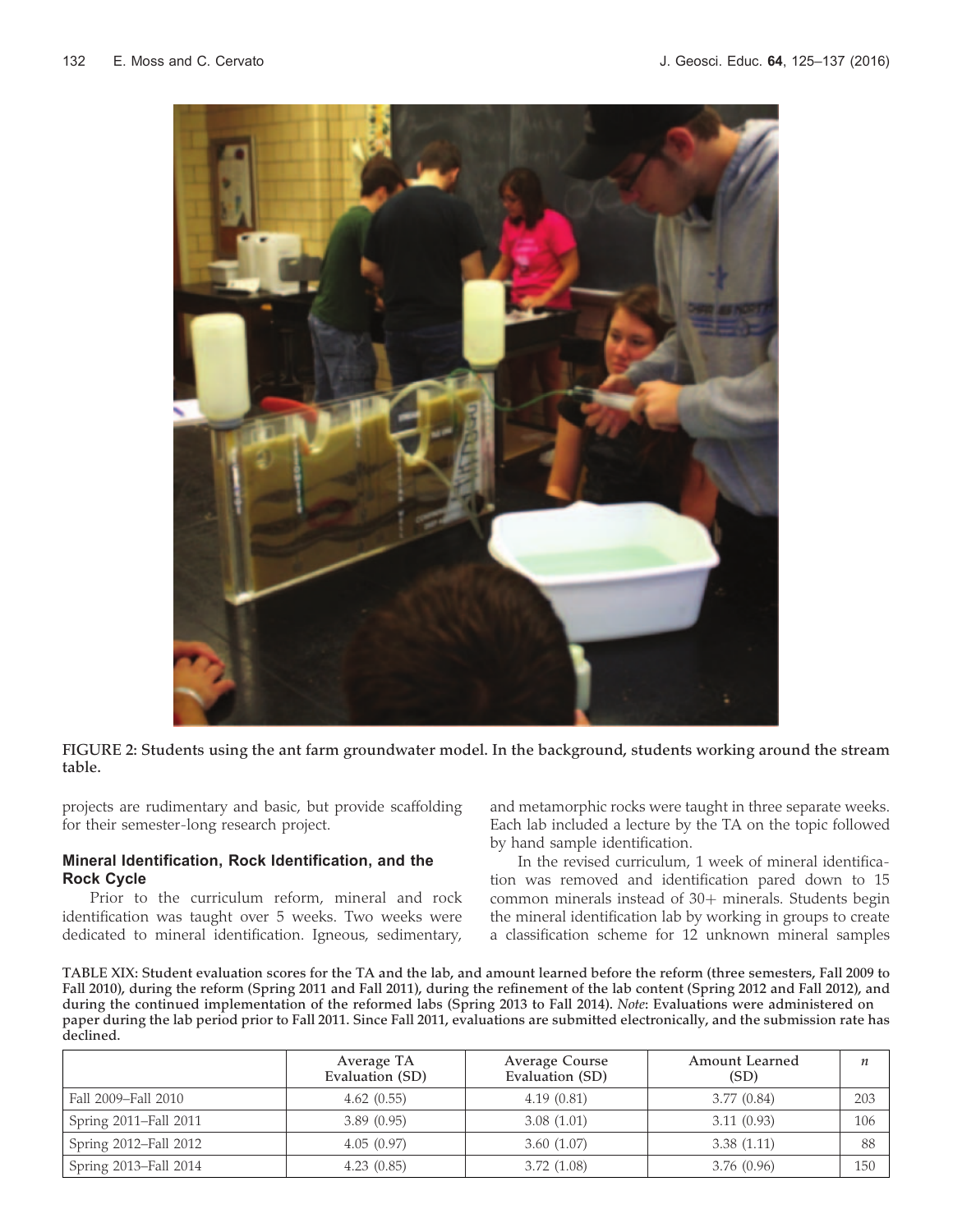

FIGURE 3: Mineral samples from sets A and B.

(Fig. 3). There are two sets of mineral samples (A and B) that each contain the same 12 minerals, but the forms of some of the minerals differ between the sets (e.g., set A has specular hematite and set B has oolitic hematite, set A has calcite showing its cleavage and set B has calcite showing its crystal form, set A has milky quartz and set B has rose quartz). After working with their set, groups switch sets with another group and test how their classification scheme works with the new samples. The differing forms of minerals between the sets cause problems in students' self-created schemes. The paired groups compare their results and classification schemes, discussing where and why any discrepancy arose. This is followed by a whole class discussion on the problems that students encountered, followed by a brief overview of the physical characteristics (e.g., luster, hardness, streak) geologists use to identify minerals and the commonly accepted classification scheme. This allows students to see the rationale behind the accepted classification scheme instead of just memorizing it. Finally, they use what they learned about how minerals are classified, and identify 15 new mineral samples.

At the beginning of the second week of this series, students spend a few minutes identifying the 12 minerals from the previous week's introductory classification activity, allowing them to review and apply what they learned. The rest of the lab is spent on a rock identification jigsaw activity. Students break up into three groups and each group is assigned a different rock type (igneous, sedimentary, or metamorphic) on which to become experts. They are given a list of concepts to describe and understand, and basic resources that provide that information (Table X). Each group presents what they have learned to the rest of the class. The presentations usually occur at the end of the second week of the series. In the third week of the series,

one member of each expert group is placed in a new identification group of three experts and the three students identify a selection of igneous, sedimentary, and metamorphic hand samples.

This series of labs culminates in the fourth week with a two-part activity on the rock cycle. For the first part of the activity, groups of students are given an igneous, sedimentary, and metamorphic rock and are asked to describe and identify each rock. In addition, they are asked to identify the minerals present in the rock and match those minerals to the hand samples they saw in the first week of the series. They then ''transform'' the rocks into a rock of a different type (e.g., transform an igneous rock into a sedimentary rock). They describe the process(es) of how the original rock can be transformed into the new rock, and identify what rock would result from the process. For the second part of the lab, students move a rock of their choosing through the rock cycle, creating at least one igneous, one sedimentary, and one metamorphic rock. For example, a group of students could start out with gneiss and transform it into granite, then sandstone, and finally quartzite. They are again asked to describe the processes by which they change their rocks. Each group presents their rock cycle to the rest of the class, and students are asked to write personal reflections on how each rock cycle was different and whether or not there are many paths through the rock cycle.

The Mineral Identification lab scores 0.5/6 on our rubric, or as a confirmation activity (Table XI, available in the online journal and at http:dx.doi.org/10.5408/15-096s1). The Rock Identification lab is also a confirmation activity, scoring 0.5/6 on our rubric (Table XII, available in the online journal and at http:dx.doi.org/10.5408/15-096s1). In both of these labs, inquiry activities (such as the introductory activity in the Mineral Identification lab) and cooperative learning activities (such as the Rock Identification jigsaw) were incorporated when possible. The third lab in this series, the Rock Cycle lab, scored 1.5/6 on our rubric, or as a structured inquiry activity (Table XIII, available in the online journal and at http:dx.doi.org/10.5408/15-096s1). More flexibility was available in removing guidance for the students in this lab than in the identification labs.

#### Plate Tectonics and Pangaea

The Plate Tectonics lab used prior to the reform consisted of a series of questions that guided students through the current understanding of plate boundary location, convection, and plate tectonic theory. Students explored hypotheses about plate motion (e.g., expanding Earth, shrinking Earth, sea-floor spreading) and tested these hypotheses by analyzing the location and relative amounts of the different types of plate boundaries that were given to them.

The first lab in the new two lab series is a jigsaw activity that has been slightly modified from the Discovering Plate

TABLE XX: Results from the paired t-test of student GCI data. Fall 2011,  $t(48) = 5.121$ ,  $p < 0.0001$ ; Spring 2012,  $t(32) = 4.651$ ,  $p <$ 0.0001.

| Term        | n  | Pretest<br>Mean | Posttest<br>Mean | ' Ratio | Degrees of<br>Freedom | 95% Confidence<br>Interval | <b>Standard Error</b><br>of the Mean |
|-------------|----|-----------------|------------------|---------|-----------------------|----------------------------|--------------------------------------|
| Fall 2011   | 49 | 7.78            | 9.04             | 5.12    | 48                    | (0.77, 1.76)               | 0.25                                 |
| Spring 2012 | 33 | 8.24            | 9.85             | 4.65    | 32                    | (0.90, 2.31)               | 0.35                                 |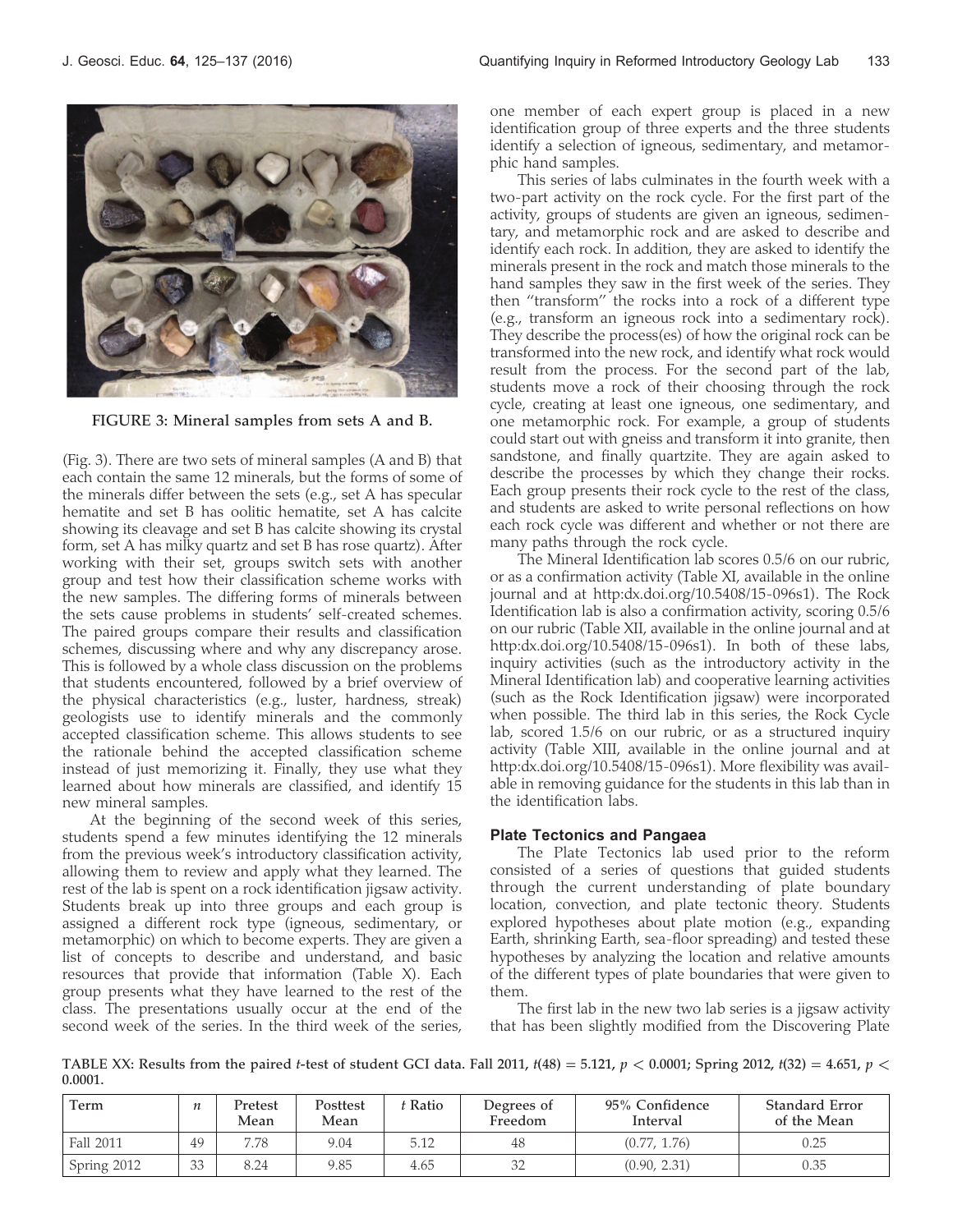Boundaries activity from Rice University (Sawyer et al., 2005). Each group of students uses one type of physical evidence that is shown on large world maps (earthquake depth and location, ocean floor age, topography, or volcano location) to describe the patterns that they can use to identify plate boundaries. Each group then classifies the identified boundaries based on these data. For example, the earthquake group might classify one type of boundary as having shallow, sparse earthquakes, and classify another type of boundary as having numerous earthquakes that occur at increasing depth. Once the groups have classified all of the boundaries on their map, one member of each group forms a plate group, wherein they combine their data and classifications, and seek to create a new classification scheme for the boundaries. It is only after they have created their own plate boundary map that they see an ''official'' plate boundary map. This exercise allows students to understand what characterizes the different types of plate boundaries.

The second lab focuses on reconstructing the past arrangements of the continents based on geologic deposits and fossils, and uses the past location of the continents to explain the plate boundary distributions we see today. The class is divided into five groups, each receiving a map showing the present day continents with the locations of various fossils and rock formations with their ages (Table XIV).

Each group uses their information to reconstruct where the continents were 250 and 125 million years ago. Once each group has made their reconstructions, groups 1, 2, and 3, and groups 4 and 5 combine to share their evidence to further refine their reconstructions. The larger groups then compile a history of how the continents moved from Pangaea to where they are today. Students are asked to use their knowledge of plate tectonics and the location of different plate boundaries (developed in the previous lab) as they create their history, as well as cite evidence to support their ideas. The whole class combines their information and students further refine and outline the history of the continents, again using evidence from the geologic record and modern-day plate boundaries to support their claims. Each student turns in a written copy of the history for credit.

The Plate Tectonics lab scored 2.5/6 points on our rubric, or as a structured inquiry activity (Table XV, available in the online journal and at http:dx.doi.org/10.5408/15-096s1). Though students are provided with a map of where the plate boundaries are located, they are not told what kind of plate boundaries are where. The Pangaea lab scored 1/6 on our rubric, or as a confirmation activity (Table XVI, available in the online journal and at http:dx.doi.org/10.5408/15- 096s1). Students are largely guided through this activity but are required to interpret what each type of rock or fossil tells them about the climate of that location in the past.

#### Topographic Maps

Prior to the curriculum changes, the questions in the Topographic Map lab asked students to explain the symbols used in topographic maps and answer a few basic questions about a variety of topographic maps of locations across the U.S. Students who live in an age in which ubiquitous GPS devices provide directions often did not see the usefulness of understanding how to read a map, causing many of them to find this activity irrelevant.

Instead of using maps from various parts of the country, the inquiry lab uses local maps to teach students the same concepts that were originally covered. The first part of the lab begins with pairs of students exploring and familiarizing themselves with the USGS Ames (Iowa) West topographic maps of the campus and surrounding area. Students are asked to point out and describe the basic features of the map (e.g., map scale, contour intervals). Students are then shown the peak stage level of the nearby river during the 2010 flood. The river crosses the city and the stage was measured at a USGS stream gauge just south of the city. Students are asked to map the areas affected by the 2010 flood on tracing paper. Students compare their maps with the ones produced by other groups in the class.

In the second part of the lab, students create a contour map of a nearby state park where the students were taken on a 3-h field trip a few weeks beforehand. They are given a map (created in ArcGIS) of the park with 60–80 different elevation points and are asked to draw 20-ft contours on the map. Using this map, students mark what areas of the park would be affected by different flood stages, including mapping the areas affected by the 2010 flood. Students then compare their contour and flood maps with a map created in GIS by a TA. This lab scores 1/6 on our rubric, or as a confirmation activity (Table XVII, available in the online journal and at http:dx.doi.org/10.5408/15-096s1). Students are guided through the lab via the lab handout, but need to use creativity as they use elevation data to create their contour map.

#### Geologic Time Activity

The last lab activity of the semester focuses on Geologic Time, a concept often hard for students to grasp (Dodick and Orion, 2003; Libarkin et al., 2007; Cervato and Frodeman, 2012). This lab was originally centered on understanding relative and absolute dating methods, having students apply these methods to date cartoon drawings and photographs of stratigraphic sections. At no point students were asked to conceptualize the vast amount of time in geologic history.

The new lab focuses on applying relative and absolute dating measurements to rock and fossil samples representative of the local geologic history and stratigraphy, as well as mapping out the extent of geologic time. The lab begins with an activity that uses pennies to teach the concept of radioactive decay. Pairs of students are given a set of 20 pennies and told that the heads side of the penny represents the parent isotope and the tails side the daughter isotope. Initially, all of the pennies are heads up, representing a 100% composition of the parent isotope. The TA leads the students through a series of half-lives, in which students toss the pennies in the air and drop them onto the table. Each penny that lands heads up represents a parent isotope and each penny that lands tails up represents an atom that has decayed into the daughter isotope. Each pair counts the number of heads and tails, and the TA graphs the total amounts on the chalkboard. Daughter isotopes, or pennies that were tails up, are removed before the students repeat the same process for four or five half-lives. This exercise generally models decay simply and also elucidates why radiometric dating becomes less accurate when very small proportions of the parent isotope remain.

After the introduction to radiometric dating, students begin an activity that asks them to reconstruct the local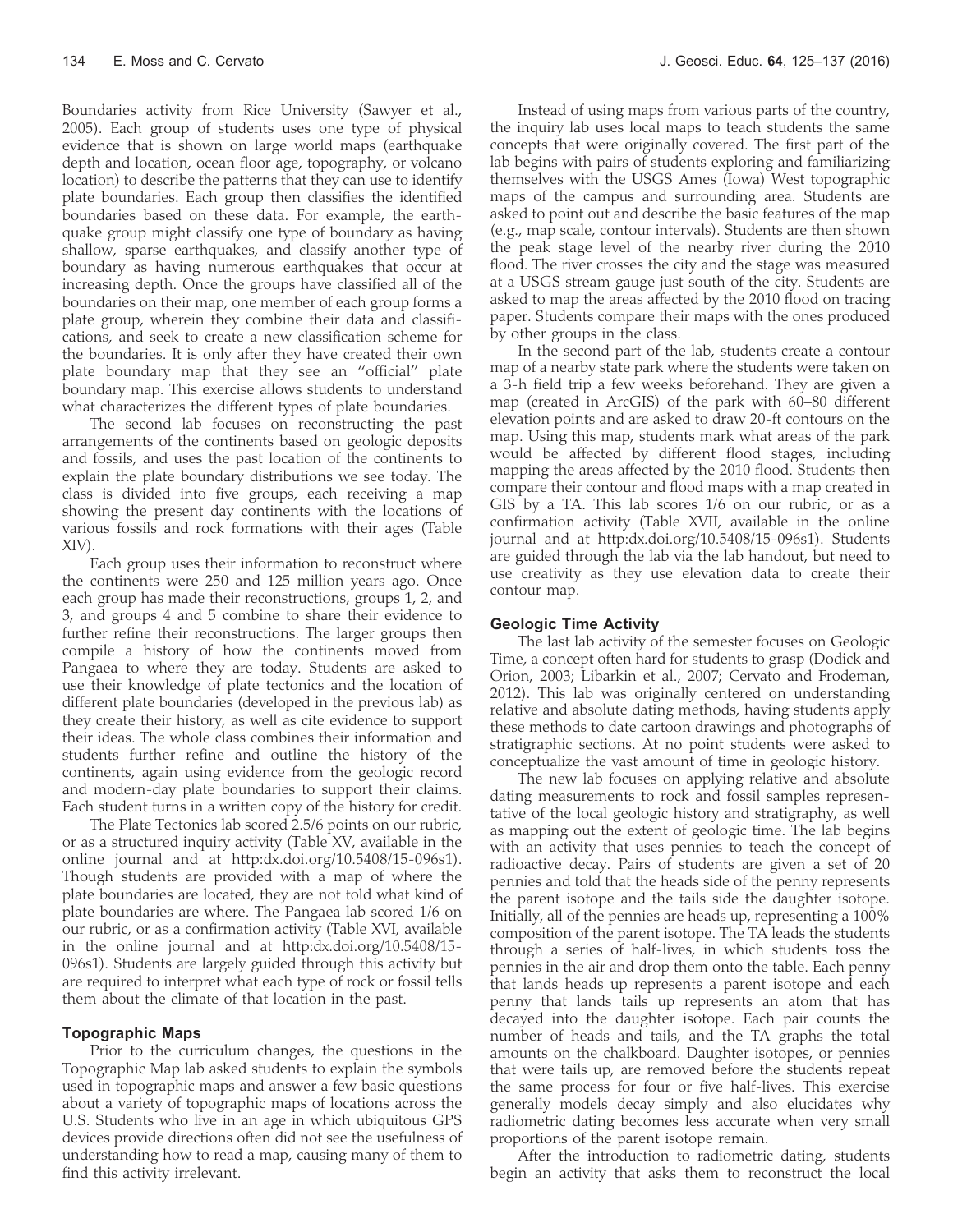geologic history using two series of hand samples representative of local geology, but not necessarily from the area. Each student is assigned a role as one of five different geoscientists (geochronologist, petrologist, paleontologist, paleoclimatologist, or stratigrapher), and is provided with different information and tasks in identifying the samples. Each student does not have information for every sample, but the group must work as a whole to understand the samples. Geochronologists are given the ratio of parent– daughter isotopes and are asked to calculate the age of some of the samples. Petrologists are asked to use their experience with rock identification to identify some of the samples. Paleontologists are given an overview of various types of fossils they might encounter and are asked to identify different fossil samples. Paleoclimatologists are given background information on what types of rocks form in different climate areas, and are asked to identify the environment in which the fossil or rock was deposited. Stratigraphers are tasked with combining all of the groups' information and ordering the samples from oldest to youngest. After the group identifies the two series of samples (one focusing on the shallow marine history of the area and the other focusing on the most recent glaciation of the area), they write out a history of the area using evidence to support their conclusions. Students are then presented with short summaries of the commonly accepted geologic history of the area with which they compare their own stories.

To end the lab period, students draw a geologic time scale with chalk on the lab tables using one millimeter to represent one million years. They mark each geologic period (provided) on their scales, and mark where the samples from the history activity fall. They are also given small figurines of different life forms (e.g., brachiopods, horses, different dinosaurs) and asked to place those on the timeline after finding out the range of these organisms on a geologic time scale. This activity allows them to visualize the geologic time scale, as well as the relatively small proportion of that geologic time scale that life has been present on Earth.

The revised Geologic Time lab scores 2.5/6 on our rubric, or as a structured inquiry activity (Table XVIII, available in the online journal and at http:dx.doi.org/10.5408/15-096s1). Students are not given much guidance as they synthesize their data and create their reconstruction for the area.

## ASSESSMENT

Observations of students in the lab by the first author show that they are engaged for the majority of the class period—a significant change from the previous curriculum and are all spending the full lab period working in class. Students actively collaborate for every lab activity. Each activity allows students to engage in scientific inquiry in a fun way. Anonymous comments from students in the official lab evaluations suggest that the students enjoy the labs.

A comparison of TA and lab evaluation scores before (Fall 2009–Fall 2010) and after the reform (Spring 2013–Fall 2014) shows a slight decline in both categories, but within the standard deviation (Table XIX). On the other hand, the self-reported amount learned is virtually identical. The evaluations during the two semesters (Spring 2011–Fall 2011), when the majority of the transition between the old curriculum and the new curriculum took place, have the

lowest scores. Student feedback during these two semesters was used to improve the lab activities. Student evaluations show that there is no significant difference in their perception of their TA, the lab, or how much they learned in spite of the significant increase in workload. However, these values have limited significance since they are influenced by factors, like the likeability of the TA, that are highly subjective (see, e.g., Gravestock and Gregor-Greenleaf [2008], for a review of literature on student course evaluations). In fact, there is a strong correlation between the evaluations of individual TAs and the course evaluation and amount learned reported by students in the section  $(R^2)$ of .82 and .79, respectively).

Since so many variables have changed from before the reform and after (e.g., TAs, quiz content, grading scale), it would be meaningless to compare quantitative learning outcomes (such as final lab grades) before and after the transformation. In Fall 2011 and Spring 2012, we used a 15 question subset of the Geoscience Concept Inventory (GCI; Libarkin and Anderson, 2005) to measure change in conceptual understanding in the students. This is the same subset used to assess learning in introductory labs at North Carolina State University (McConnell, pers. comm., 2011). The questions focus on plate tectonics and geologic time (Appendix A, available in the online journal and at http://dx. doi.org/10.5408/15-096s1).

A paired t-test was performed on the statistical platform JMP (SAS, CARY, NC) for the statistical analysis of the student data. This type of analysis is commonly used to assess before-and-after studies. A paired t-test will calculate the difference between each pair (a student's pretest and posttest score), determine the mean of these changes for the class, and provide insight into whether or not these differences are explained by random variation or by the treatment being tested (the new curriculum). There was a statistically significant increase in students' scores from the pretest to the posttest in both semesters (Table XX). This change represents about a 1–2 question total increase on the score and signifies improvement in conceptual understanding. The pretest and posttest scores, as well as the statistical significance of the students' improvement, are consistent with the results published by Libarkin and Anderson (2005), as well as with other studies that used the GCI to assess student learning before and after instruction (e.g., Elkins and Elkins, 2007; Petcovic and Ruhf, 2008).

Normalized gains (Hake, 1998) were also calculated on the students' scores for each semester. Normalized gains determine how much a student improved given the room they had to improve, and is described by the equation  $G =$ (Post% - Pre%)/(100 - Pre%), where Post% and Pre% represent the students posttest and pretest scores as percentages. Normalized gains reveal subtle changes in scores because small shifts in scores by students with higher pretest scores produce the same relative gain as larger improvements in students with lower pretest scores. Normalized gains for Fall 2011 were  $18.6\% \pm 27.9\%;$ normalized gains for Spring 2012 were  $17.6\% \pm 41.9\%$ .

## CHALLENGES AND REFLECTIONS

One of the biggest challenges in implementing this style of lab is to ensure that the TAs buy in into the new concept and to give them a basic training in inquiry-based teaching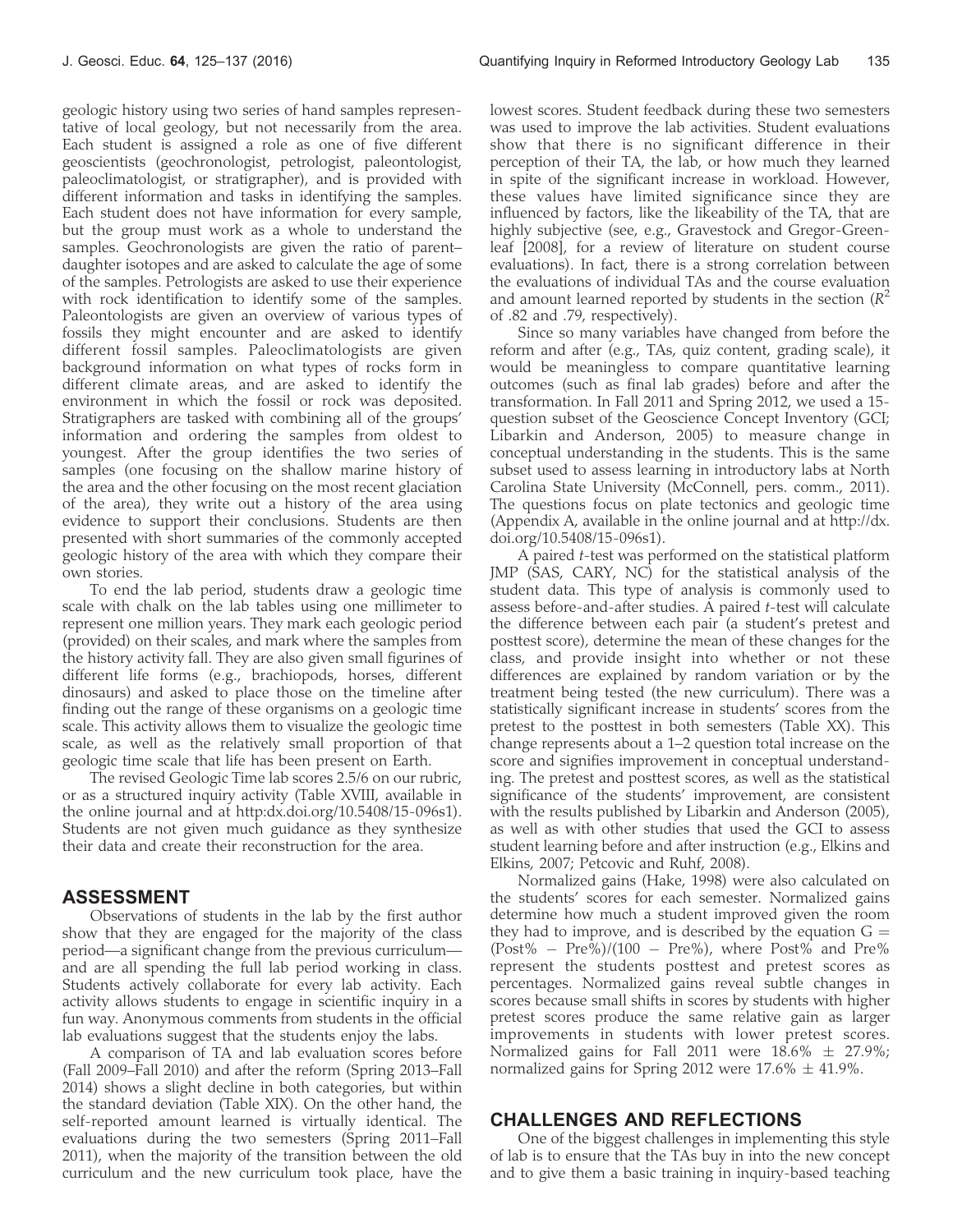(e.g., Young and Bippus, 2008). Some TAs believe that it is easier and less time-consuming to prepare a short lecture and assign students questions instead of engaging them for 2 h. The questions that students ask during inquiry activities are not predictable, and can thus be intimidating or challenging for the graduate TAs who themselves have only a few years more experience than the students they teach in the lab. We have found that having a presemester training and weekly meetings with the TAs to discuss how the previous lab went and discuss the plan for the upcoming lab helps them feel more comfortable teaching the inquiry labs. They also have access to lesson plans for each lab, outlining what materials are needed, approximate times for each activity, and possible questions that students might ask, or questions that the TA might want to ask the students. Additionally, one TA, usually a more experienced one, is tasked with lab coordination and is in charge of preparing all of the materials needed for each lab and ensuring that all TAs are ready.

In another study analyzing the reform of an introductory lab at another research institution, Ryker and McConnell (2014) modified the grain size of the Buck et al. (2008) rubric, but used a different approach in their analysis of each lab. After scoring each lab using the rubric, they then weighed the inquiry levels by the percentage of total lab time spent on each activity by the TAs. They found that teaching strategies and student-centered learning teaching techniques varied among the TAs, with more experienced TAs being more likely to teach in a more reformed matter. In our implementation, there was no systematic plan to observe the TAs while they were teaching, but we did observe the TAs prepare for labs and reflect on the success of labs in the weekly lab meetings. The TA who was lab coordinator for Fall 2013 through Fall 2014 continued to follow the reformed lesson plans, providing insight to the other TAs on what questions may arise and ways to encourage students to explore the material during the lab. Reflection on the previous week's lab during the meeting suggests that all TAs are implementing the curriculum, and, like Ryker and McConnell (2014) observed, the less experienced TAs do not employ as many reformed teaching practices as the more experienced TAs.

Transforming the introductory geology lab from cookbook labs to inquiry and jigsaw labs is a gradual and ongoing process. In the first semester (Spring 2011), about half of the labs were revised and some were left as they had been taught for years (Table III). Starting in Fall 2011, all of the labs were reformed and small adjustments have been made at every new offering. While it is possible to completely transform a curriculum in one semester, we found that making the transition more gradual helped reduce TA anxiety. As the changes to the lab have solidified, more TAs are willing to teach this lab. We carefully select TAs each semester, giving preference to those interested in teaching this lab and those with previous experience. Their ease and willingness to teach have also improved as we have worked out some of the initial kinks: corrected typos in the course packet, established equipment checkout procedures, clarified reasonable expectations of how much work we can expect from students, developed detailed lesson plans, smoothed out logistics of preparing lab materials (by moving from printed handouts to a course packet), assembled an online

database of quiz questions, established realistic deadlines for students, and created grading rubrics and policies.

The authors have limited their involvement in the lab since Fall 2013. The first author has attended weekly lab meetings both Fall 2013 and Fall 2014, but has left the coordination of the lab to the TA coordinator. Putting together a course packet that students purchase through the university bookstore has been helpful in sustaining the changes beyond the influence of the authors. It also helps to have a PhD student as coordinator since he or she can be involved for more semesters than an MS student.

Using a rubric to gauge the level of inquiry of laboratory activities is helpful in assessing what labs need to be updated or can be improved. A rubric is also helpful in assessing the progress that has been made in converting labs toward inquiry-based activities. However, this rubric does not tell the full story of the improvements and level of student engagement in the labs. For example, more open-ended activities have been incorporated in the Mineral Identification lab, yet these changes do not appear as a significant change in the rubric. The Mineral lab in Ryker and McConnell's (2014) study was their lowest scoring lab. Teaching students how to identify minerals limits the level of freedom for the students: the opening activity shows that students lack some of the background knowledge of physical properties (e.g., streak) necessary for identifying minerals. Also, there is an accepted way to identify hand samples and there is a correct answer to the identity of each hand sample. Mineral Identification labs will likely always contain low levels of inquiry, but including inquiry when possible can better align the lab with an inquiry-based curriculum. Student engagement and active learning practices can be applied to labs that do not lend themselves to open-ended activities, but this still aligns them with best teaching practices. Currently, each of the 10 lab sessions includes collaborative learning, and six incorporate at least some level of inquiry.

In many instances, some guidance is also necessary in order to maximize student learning and make sure they grasp the key concepts of the lab. For example, after a few semesters of implementing the revised lab, a handout was added for the mini research project lab to guide students through the experiment process (Fall 2013). It was found that they needed direct guidance in this lab in order to be prepared for their semester-long research project. Although this decreased the score on the inquiry rubric, it increased students' understanding and success in their semester-long project.

### CONCLUSIONS

Scientific inquiry is at the forefront of science education standards and discussions. Definitions of inquiry vary from teaching students the process of scientific inquiry to having students engage themselves in the process of scientific inquiry. A modified version of the rubric developed by Buck et al. (2008) can help instructors gauge how effective they have been in incorporating scientific inquiry into their lab exercises. Evaluation of the revised introductory geology lab curriculum shows that there have been improvements to the level of inquiry present in the labs. Prior to the revisions, all of the lab exercises were confirmation activities. With the reform, only four labs remain as confirmation activities, with